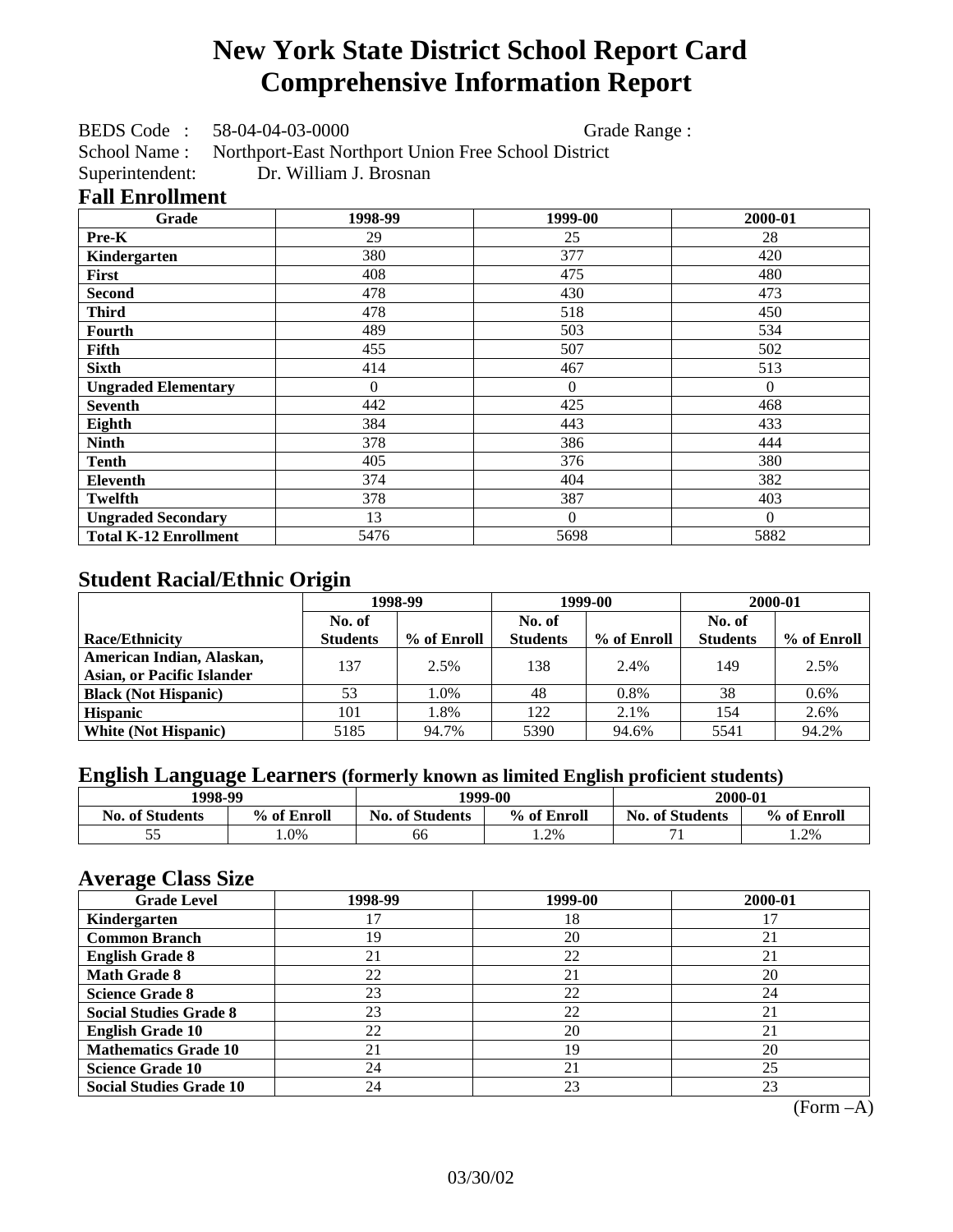## **District Need to Resource Capacity Category**

| <b>N/RC Category</b> | <b>Description</b>                                                       |
|----------------------|--------------------------------------------------------------------------|
|                      | This is a school district with low student needs in relation to district |
|                      | resource capacity.                                                       |

### **Similar School Group and Description**

| <b>Similar School Group</b> | <b>Description</b> |
|-----------------------------|--------------------|
| <b>NA</b>                   | NA.                |

**All schools within the same N/RC category are divided into three similar groups defined by the percentage of students in the school who are eligible for the free lunch program and/or who are English Language Learners (formerly known as Limited English proficient).**

### **Attendance and Suspension**

|                               | 1997-98         |         |                 | 1998-99 | 1999-00         |         |
|-------------------------------|-----------------|---------|-----------------|---------|-----------------|---------|
|                               | No. of          | $%$ of  | No. of          | $%$ of  | No. of          | $%$ of  |
|                               | <b>Students</b> | Enroll. | <b>Students</b> | Enroll. | <b>Students</b> | Enroll. |
| <b>Annual Attendance Rate</b> |                 | 95.6%   |                 | 95.6%   |                 | 95.7%   |
| <b>Student Suspensions</b>    | 95              | .7%     | 74              | .4%     | 81              | l.4%    |

## **Student Socioeconomic and Stability Indicators (Percent of Enrollment)**

|                          | 1998-99 | 1999-00   | 2000-01 |
|--------------------------|---------|-----------|---------|
| <b>Free Lunch</b>        | 4.5%    | 3.8%      | 4.0%    |
| <b>Reduced Lunch</b>     | 2.0%    | 2.0%      | 2.5%    |
| <b>Public Assistance</b> | N/A     | N/A       | N/A     |
| <b>Student Stability</b> | NA      | <b>NA</b> | NA      |

### **Staff Counts**

| <b>Staff</b>                            | 2000-01 |
|-----------------------------------------|---------|
| <b>Total Teachers</b>                   | 525     |
| <b>Total Other Professional Staff</b>   | 84      |
| <b>Total Paraprofessionals</b>          | 151     |
| <b>Teaching out of Certification *</b>  |         |
| <b>Teachers with Temporary Licenses</b> |         |

\*Teaching out of certification more than on an incidental basis.

(Form –B)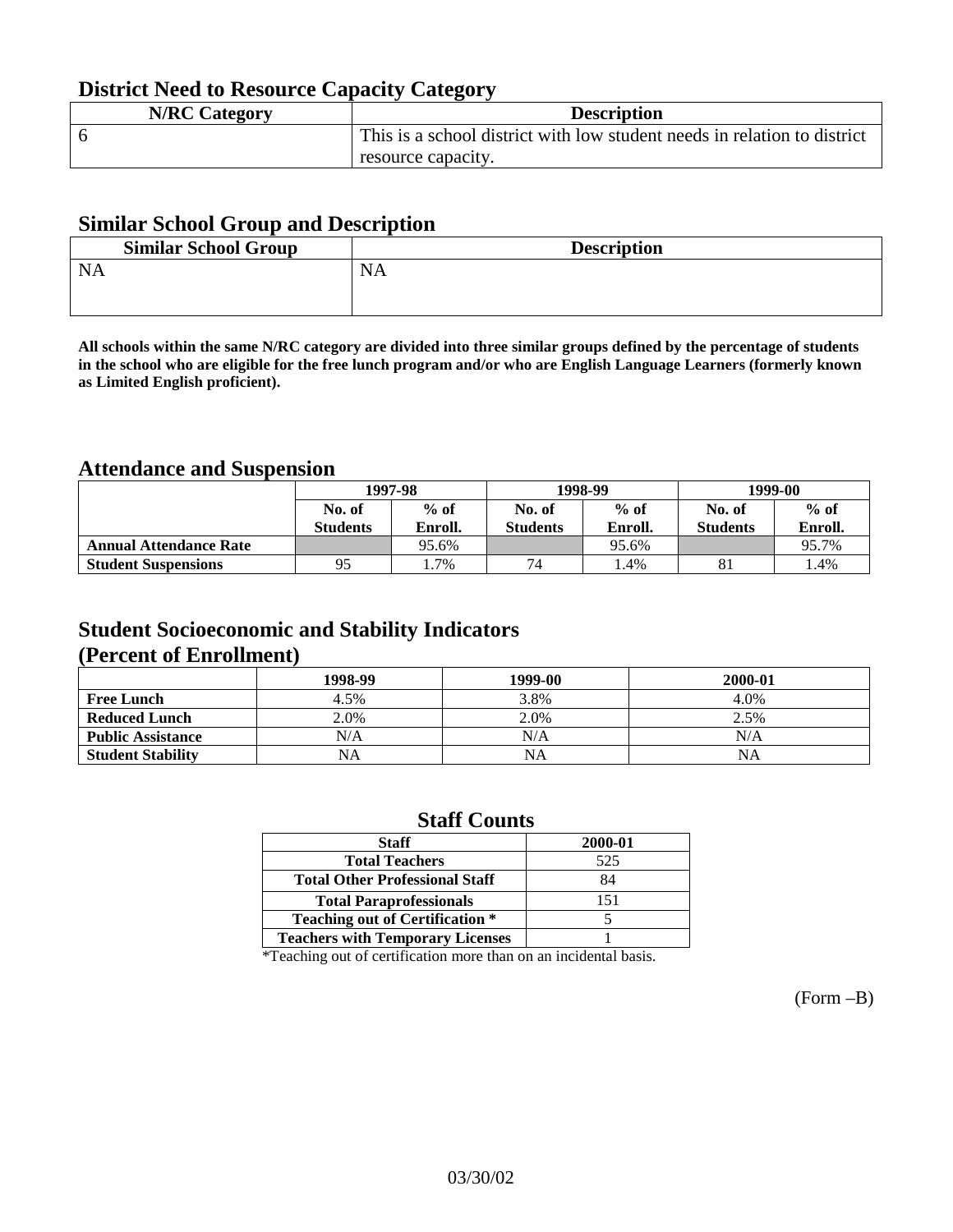# **High School Graduates and Dropouts**

|                           | 1998-99                           |                                                    |                           | 1999-00                           |                                                    |                                  | 2000-01                           |                                                    |
|---------------------------|-----------------------------------|----------------------------------------------------|---------------------------|-----------------------------------|----------------------------------------------------|----------------------------------|-----------------------------------|----------------------------------------------------|
| <b>Total</b><br>Graduates | <b>Regents</b><br><b>Diplomas</b> | $\frac{0}{0}$<br><b>Regents</b><br><b>Diplomas</b> | Total<br><b>Graduates</b> | <b>Regents</b><br><b>Diplomas</b> | $\frac{6}{6}$<br><b>Regents</b><br><b>Diplomas</b> | <b>Total</b><br><b>Graduates</b> | <b>Regents</b><br><b>Diplomas</b> | $\frac{0}{0}$<br><b>Regents</b><br><b>Diplomas</b> |
| 367                       | 252                               | 69%                                                | 374                       | 280                               | 75%                                                | 391                              | 285                               | 73%                                                |

## **High School Graduates\* Earning Regents Diplomas (All Students)**

## **Distribution of 2000-01 Graduates (All Students)**

|                | To 4-year<br>College | To 2-year<br>College     | <b>To Other Post-</b><br><b>Secondary</b> | <b>To the Military</b> | <b>Employment</b> | Other |
|----------------|----------------------|--------------------------|-------------------------------------------|------------------------|-------------------|-------|
| <b>Number</b>  | 283                  | $\overline{\phantom{a}}$ |                                           |                        |                   |       |
| <b>Percent</b> | 72%                  | 19%                      | 3%                                        | 1%                     | 4%                | 0%    |

### **2000-01 High School Completers with Disabilities**

| Graduates* | <b>Regents</b><br><b>Diplomas</b> | <b>IEP Diplomas</b><br>or Certificates | <b>All 2000-01</b><br>completers |
|------------|-----------------------------------|----------------------------------------|----------------------------------|
| 'a         | b)                                |                                        | $(a+c)$                          |
|            |                                   |                                        |                                  |

\* Local Diplomas (including local diplomas with Regents endorsements)

### **High School Noncompletion Rates**

| ັ                    | 1998-99         |         |                 | 1999-00 | 2000-01         |         |
|----------------------|-----------------|---------|-----------------|---------|-----------------|---------|
|                      | No. of          | $%$ of  | No. of          | $%$ of  | No. of          | $%$ of  |
|                      | <b>Students</b> | Enroll. | <b>Students</b> | Enroll. | <b>Students</b> | Enroll. |
| Dropped out          |                 | 0.7%    |                 | 0.8%    |                 | 0.7%    |
| Entered GED program* |                 | 0.1%    |                 | 0.1%    |                 | 0.2%    |

\* The number and percentage of students who entered an alternative program leading to a high school equivalency diploma during each school year.

 $(Form - C)$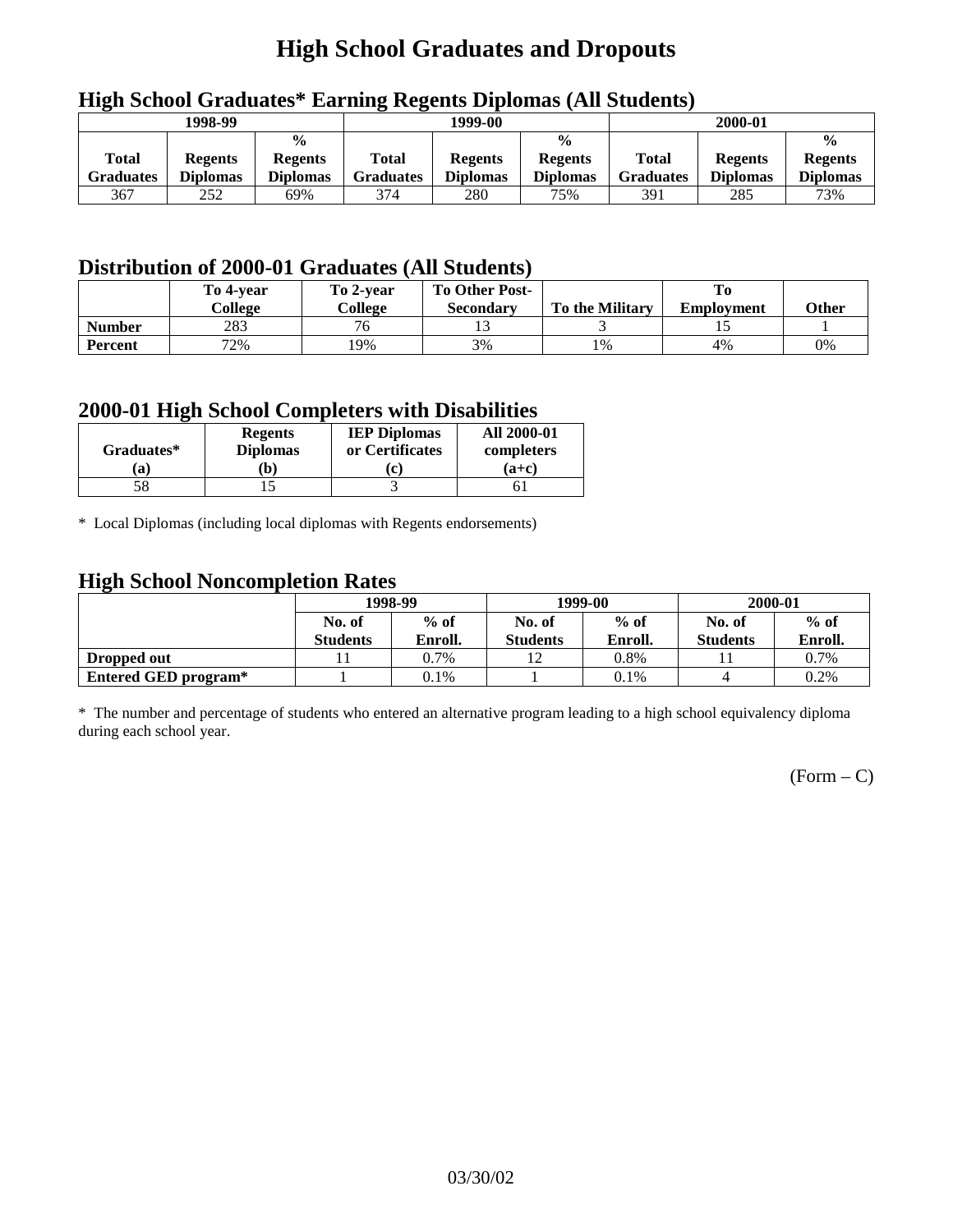## **Second Language Proficiency Examinations**

|                | 1998-99    |           |                   | 1999-00   | 2000-01           |           |  |
|----------------|------------|-----------|-------------------|-----------|-------------------|-----------|--|
| <b>Test</b>    | No. Tested | % Passing | <b>No. Tested</b> | % Passing | <b>No. Tested</b> | % Passing |  |
| French         | 49         | 100%      | 70                | 100%      | 64                | 98%       |  |
| <b>German</b>  | 12         | 92%       | 14                | 100%      |                   | 100%      |  |
| <b>Italian</b> | 54         | 100%      | 56                | 100%      | 50                | 96%       |  |
| Latin          |            | 0%        |                   | 0%        |                   | 0%        |  |
| <b>Spanish</b> | 189        | 99%       | 209               | 99%       | 203               | 99%       |  |

### **General Education Students**

#### **Students with Disabilities**

|                | 1998-99           |           |                   | 1999-00   | 2000-01    |           |  |
|----------------|-------------------|-----------|-------------------|-----------|------------|-----------|--|
| <b>Test</b>    | <b>No. Tested</b> | % Passing | <b>No. Tested</b> | % Passing | No. Tested | % Passing |  |
| French         |                   |           |                   |           |            |           |  |
| German         |                   |           |                   | 0%        |            | 0%        |  |
| Italian        |                   | 0%        |                   |           |            |           |  |
| Latin          |                   | 0%        |                   | 0%        |            | 0%        |  |
| <b>Spanish</b> |                   | 83%       |                   | 100%      |            | 93%       |  |

**School reports contain data for students with disabilities for the 1999-00 and 2000-01 school years only because of changes in data collection procedures; 1998-99 data do not appear. District reports contain data for all students with disabilities enrolled in the district for the 1998-99, 1999-00 and 2000-01 school years.**

 $(Form - D)$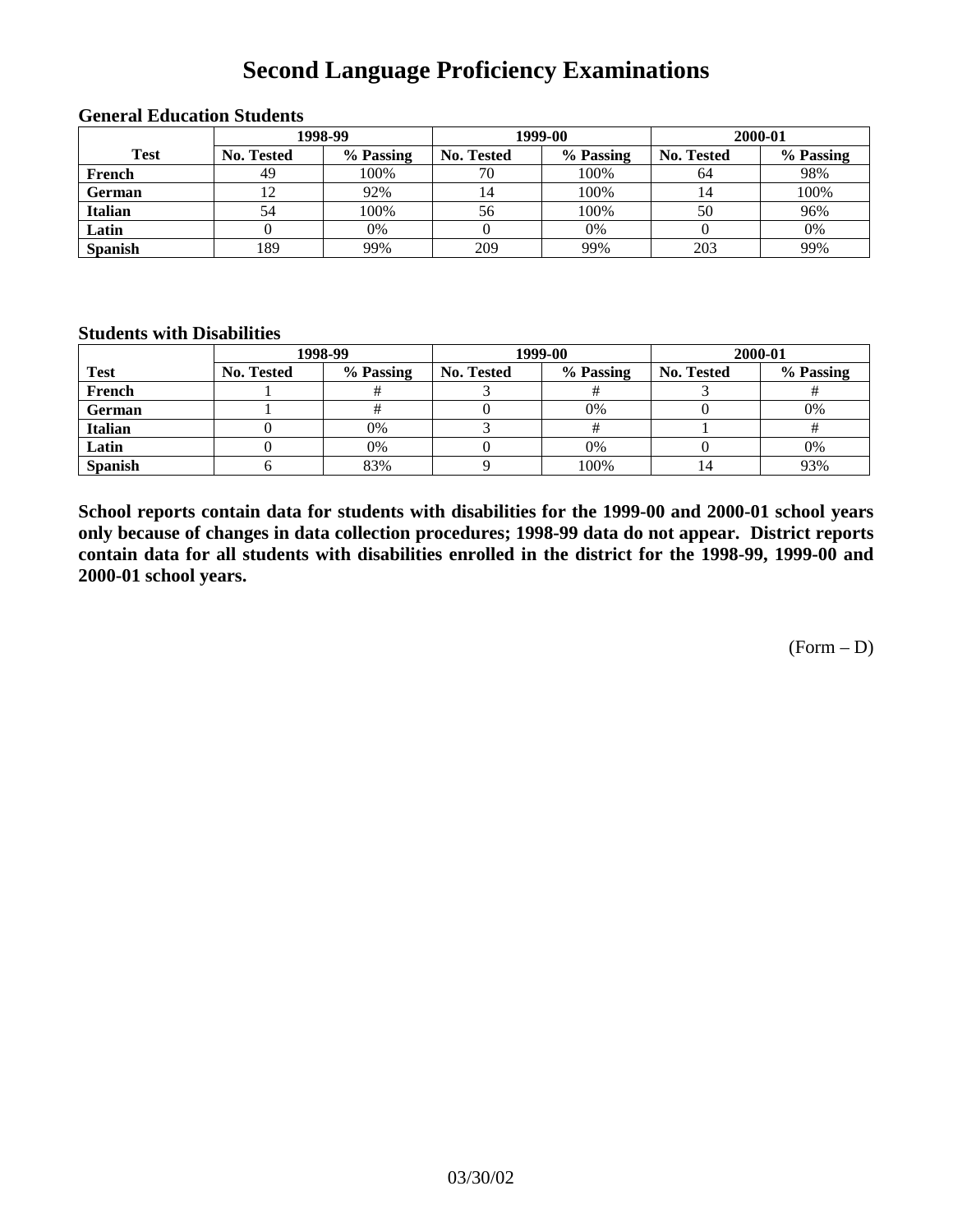## **Regents Competency Tests**

|                       |            | 1998-99   |            | 1999-00   | 2000-01           |           |  |
|-----------------------|------------|-----------|------------|-----------|-------------------|-----------|--|
| <b>Test</b>           | No. Tested | % Passing | No. Tested | % Passing | <b>No. Tested</b> | % Passing |  |
| <b>Math</b>           |            |           |            | 0%        |                   | 0%        |  |
| <b>Science</b>        | 41         | 78%       |            | 78%       |                   |           |  |
| <b>Reading</b>        |            | 100%      |            | 0%        |                   | 0%        |  |
| Writing               |            | 100%      |            | 0%        |                   | 0%        |  |
| <b>Global Studies</b> |            | 100%      |            | 0%        |                   |           |  |
| US Hist & Gov't.      |            | 67%       |            | 0%        |                   |           |  |

#### **General Education Students**

#### **Students with Disabilities**

|                       |                   | 1998-99   | 1999-00    |           | 2000-01    |           |
|-----------------------|-------------------|-----------|------------|-----------|------------|-----------|
| <b>Test</b>           | <b>No. Tested</b> | % Passing | No. Tested | % Passing | No. Tested | % Passing |
| <b>Math</b>           | 10                | 60%       | 20         | 80%       | 20         | 90%       |
| <b>Science</b>        |                   | 59%       |            | 50%       |            | 50%       |
| <b>Reading</b>        | 19                | 84%       | 16         | 62%       |            | 90%       |
| Writing               | 22                | 82%       | 14         | 100%      | 23         | 87%       |
| <b>Global Studies</b> | 3                 | 69%       |            |           |            | 0%        |
| US Hist & Gov't.      | 20                | 60%       |            | 60%       | 16         | 62%       |

**School reports contain data for students with disabilities for the 1999-00 and 2000-01 school years only because of changes in data collection procedures; 1998-99 data do not appear. District reports contain data for all students with disabilities enrolled in the district for the 1998-99, 1999-00 and 2000-01 school years.**

(Form –E)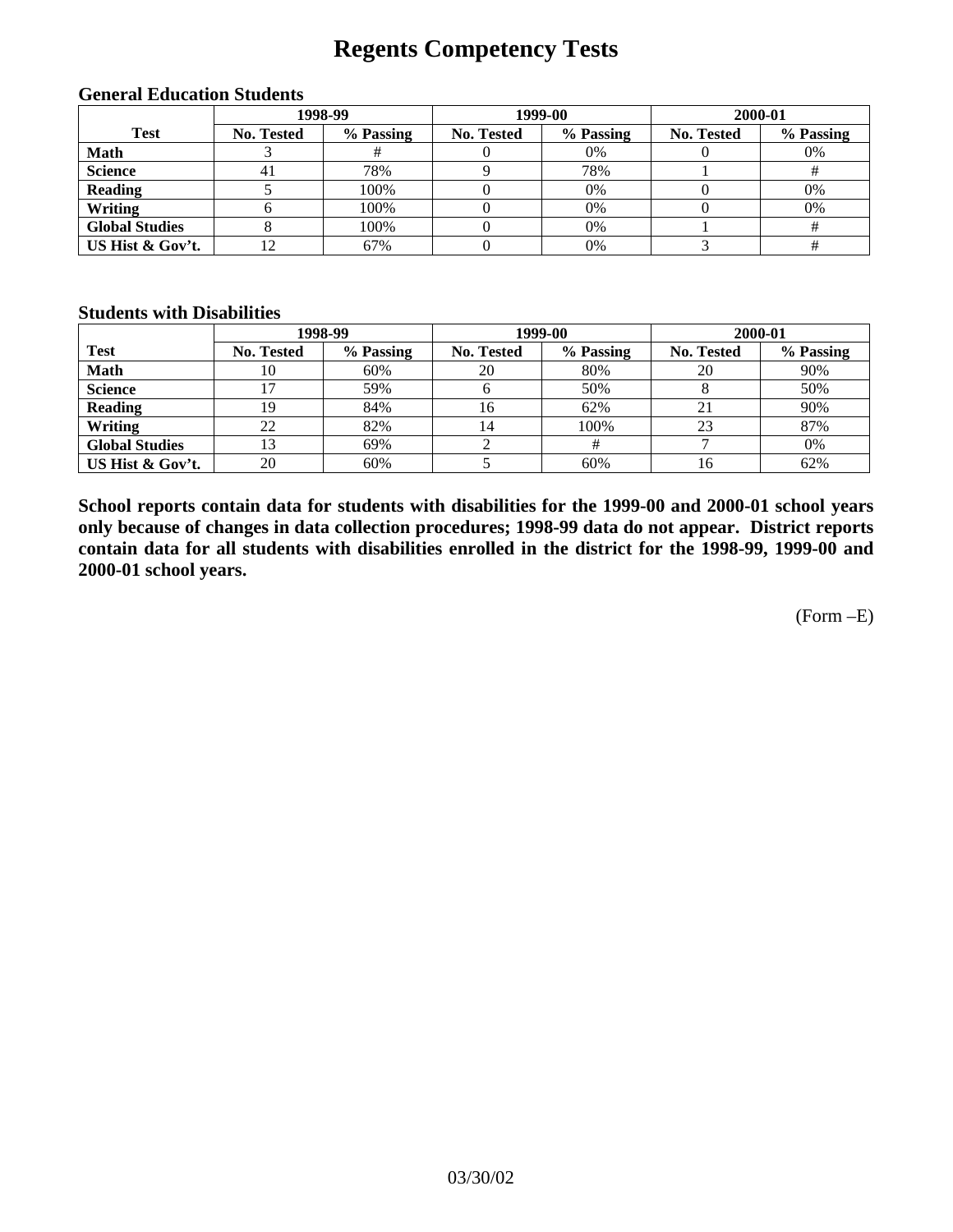|                                                             | <b>All Students</b> |                                                        |                  | <b>Students with Disabilities</b> |                  |                  |  |  |
|-------------------------------------------------------------|---------------------|--------------------------------------------------------|------------------|-----------------------------------|------------------|------------------|--|--|
|                                                             | 1999                | 2000                                                   | 2001             | 1999                              | 2000             | 2001             |  |  |
|                                                             |                     | <b>Comprehensive English</b>                           |                  |                                   |                  |                  |  |  |
| Number Tested                                               | 389                 | 403                                                    | 384              | 67                                | 67               | 71               |  |  |
| Number scoring 55 to 100                                    | 374                 | 385                                                    | 364              | $\overline{57}$                   | 50               | $\overline{55}$  |  |  |
| Number scoring 65 to 100                                    | 352                 | 355                                                    | 331              | 44                                | 34               | 37               |  |  |
| Number scoring 85 to 100                                    | 98                  | 94                                                     | 92               | $\overline{2}$                    | $\mathbf{1}$     | $\overline{3}$   |  |  |
| Percentage of Tested Scoring 55-100                         | 96%                 | 96%                                                    | 95%              | 85%                               | 75%              | 77%              |  |  |
| Percentage of Tested Scoring 65-100                         | 90%                 | 88%                                                    | 86%              | 66%                               | 51%              | 52%              |  |  |
| Percentage of Tested Scoring 85-100                         | 25%                 | 23%                                                    | 24%              | 3%                                | $1\%$            | 4%               |  |  |
|                                                             |                     | Math I                                                 |                  |                                   |                  |                  |  |  |
| Number Tested<br>424<br>497<br>359<br>58<br>71<br>96        |                     |                                                        |                  |                                   |                  |                  |  |  |
| Number scoring 55 to 100                                    | 399                 | 466                                                    | 323              | 49                                | $\overline{59}$  | 81               |  |  |
| Number scoring 65 to 100                                    | 388                 | 441                                                    | 286              | 44                                | 48               | 66               |  |  |
| Number scoring 85 to 100                                    | $\overline{213}$    | 299                                                    | 102              | $\overline{13}$                   | $\overline{18}$  | $\overline{24}$  |  |  |
| Percentage of Tested Scoring 55-100                         | 94%                 | 94%                                                    | 90%              | 84%                               | 83%              | 84%              |  |  |
| Percentage of Tested Scoring 65-100                         | 92%                 | 89%                                                    | 80%              | 76%                               | 68%              | 69%              |  |  |
| Percentage of Tested Scoring 85-100                         | 50%                 | 60%                                                    | 28%              | 22%                               | 25%              | 25%              |  |  |
| Math A                                                      |                     |                                                        |                  |                                   |                  |                  |  |  |
| Number Tested                                               | $\mathbf{0}$        | $\boldsymbol{0}$                                       | 18               | $\mathbf{0}$                      | $\mathbf{0}$     | $\boldsymbol{0}$ |  |  |
| Number scoring 55 to 100                                    | $\overline{0}$      | $\overline{0}$                                         | 18               | $\overline{0}$                    | $\overline{0}$   | $\overline{0}$   |  |  |
| Number scoring 65 to 100                                    | $\boldsymbol{0}$    | $\boldsymbol{0}$                                       | 18               | $\overline{0}$                    | $\boldsymbol{0}$ | $\boldsymbol{0}$ |  |  |
| Number scoring 85 to 100                                    | $\mathbf{0}$        | $\mathbf{0}$                                           | 18               | $\mathbf{0}$                      | $\mathbf{0}$     | $\mathbf{0}$     |  |  |
| Percentage of Tested Scoring 55-100                         | 0%                  | 0%                                                     | 100%             | 0%                                | 0%               | 0%               |  |  |
| Percentage of Tested Scoring 65-100                         | 0%                  | 0%                                                     | 100%             | 0%                                | 0%               | 0%               |  |  |
| Percentage of Tested Scoring 85-100                         | 0%                  | $\overline{0\%}$                                       | 100%             | 0%                                | 0%               | 0%               |  |  |
|                                                             |                     | <b>Global Studies (last administered January 2000)</b> |                  |                                   |                  |                  |  |  |
| Number Tested                                               | 407                 | 16                                                     |                  | 57                                | $\mathbf{2}$     |                  |  |  |
| Number scoring 55 to 100                                    | 397                 | $\overline{15}$                                        |                  | $\overline{53}$                   | #                |                  |  |  |
| Number scoring 65 to 100                                    | 377                 | $\overline{15}$                                        |                  | 49                                | #                |                  |  |  |
| Number scoring $85 \overline{\text{to } 100}$               | $\overline{171}$    | 3                                                      |                  | $\overline{12}$                   | #                |                  |  |  |
| Percentage of Tested Scoring 55-100                         | 98%                 | 94%                                                    |                  | 93%                               | #                |                  |  |  |
| Percentage of Tested Scoring 65-100                         | 93%                 | 94%                                                    |                  | 86%                               | #                |                  |  |  |
| Percentage of Tested Scoring 85-100                         | 42%                 | 19%                                                    |                  | 21%                               | $\overline{+}$   |                  |  |  |
| Global History and Geography (first administered June 2000) |                     |                                                        |                  |                                   |                  |                  |  |  |
| Number Tested                                               |                     | 364                                                    | 390              |                                   | 58               | 48               |  |  |
| Number scoring 55 to 100                                    |                     | 347                                                    | 384              |                                   | 45               | 43               |  |  |
| Number scoring 65 to 100                                    |                     | 316                                                    | 370              |                                   | 32               | 36               |  |  |
| Number scoring 85 to 100                                    |                     | 152                                                    | $\overline{224}$ |                                   | $\overline{7}$   | 11               |  |  |
| Percentage of Tested Scoring 55-100                         |                     | 95%                                                    | 98%              |                                   | 78%              | 90%              |  |  |
| Percentage of Tested Scoring 65-100                         |                     | 87%                                                    | 95%              |                                   | 55%              | 75%              |  |  |
| Percentage of Tested Scoring 85-100                         |                     | 42%                                                    | 57%              |                                   | 12%              | 23%              |  |  |

 $(Form - G)$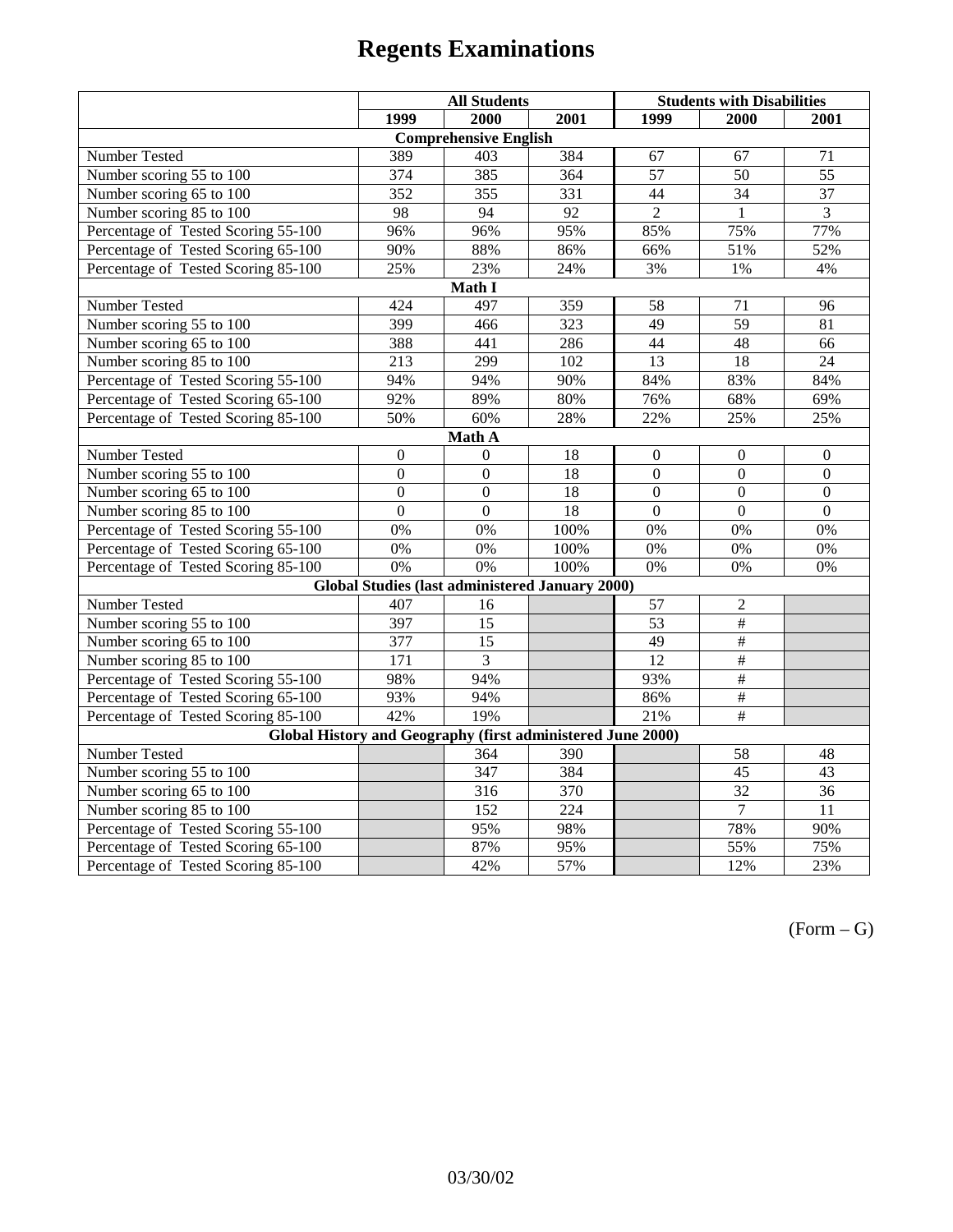|                                                              | <b>All Students</b> |                                                            |      | <b>Students with Disabilities</b> |      |      |
|--------------------------------------------------------------|---------------------|------------------------------------------------------------|------|-----------------------------------|------|------|
|                                                              | 1999                | 2000                                                       | 2001 | 1999                              | 2000 | 2001 |
| U.S. History and Government (last administered January 2001) |                     |                                                            |      |                                   |      |      |
| Number Tested                                                | 365                 | 379                                                        |      | 56                                | 57   |      |
| Number scoring 55 to 100                                     | 361                 | 368                                                        | #    | 54                                | 49   | #    |
| Number scoring 65 to 100                                     | 343                 | 350                                                        | #    | 46                                | 37   | #    |
| Number scoring 85 to 100                                     | 154                 | 180                                                        | #    | 5                                 | 4    | #    |
| Percentage of Tested Scoring 55-100                          | 99%                 | 97%                                                        | #    | 96%                               | 86%  | #    |
| Percentage of Tested Scoring 65-100                          | 94%                 | 92%                                                        | #    | 82%                               | 65%  | #    |
| Percentage of Tested Scoring 85-100                          | 42%                 | 47%                                                        | #    | 9%                                | 7%   | #    |
|                                                              |                     | U.S. History and Government (first administered June 2001) |      |                                   |      |      |
| Number Tested                                                |                     |                                                            | 369  |                                   |      | 64   |
| Number scoring 55 to 100                                     |                     |                                                            | 351  |                                   |      | 53   |
| Number scoring 65 to 100                                     |                     |                                                            | 329  |                                   |      | 39   |
| Number scoring 85 to 100                                     |                     |                                                            | 238  |                                   |      | 11   |
| Percentage of Tested Scoring 55-100                          |                     |                                                            | 95%  |                                   |      | 83%  |
| Percentage of Tested Scoring 65-100                          |                     |                                                            | 89%  |                                   |      | 61%  |
| Percentage of Tested Scoring 85-100                          |                     |                                                            | 64%  |                                   |      | 17%  |

(Form – H)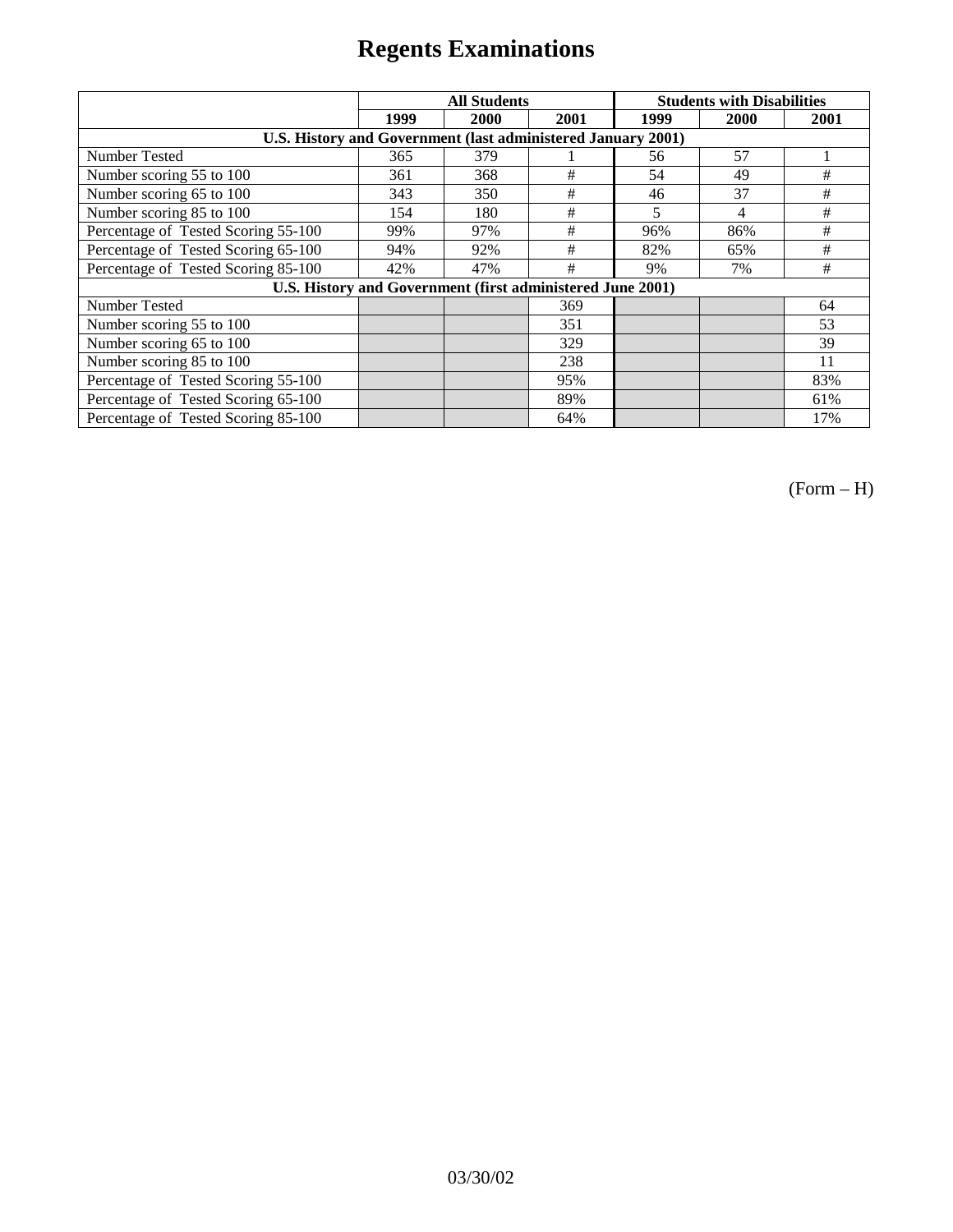# **Average Grade Enrollment**

### **All Students**

| Year | Grade 9<br><b>Enrollment</b><br>(June) | Grade 10<br><b>Enrollment</b><br>(June) | Grade 11<br><b>Enrollment</b><br>(June) | Grade 12<br><b>Enrollment</b><br>(June) | $AGE^*$ |
|------|----------------------------------------|-----------------------------------------|-----------------------------------------|-----------------------------------------|---------|
| 1999 | 379                                    | 408                                     | 384                                     | 369                                     | 385     |
| 2000 | 391                                    | 381                                     | 410                                     | 380                                     | 391     |
| 2001 | 453                                    | 380                                     | 372                                     | 391                                     | 399     |

\* In schools with no grade 9 - 12 enrollment, AGE is the grade 8 enrollment

#### **Students with Disabilities**

| Year | Grade 9<br><b>Enrollment</b><br>(June) | Grade 10<br><b>Enrollment</b><br>(June) | Grade 11<br><b>Enrollment</b><br>(June) | Grade 12<br><b>Enrollment</b><br>(June) | $\mathbf{AGE}^*$ |
|------|----------------------------------------|-----------------------------------------|-----------------------------------------|-----------------------------------------|------------------|
| 1999 | 59                                     | 03                                      | 69                                      | 64                                      | 64               |
| 2000 | 52                                     | 74                                      | 79                                      | 66                                      | 68               |
| 2001 | 68                                     | 50                                      | 70                                      | 59                                      | 62               |

\* In schools with no grade 9 - 12 enrollment, AGE is the grade 8 enrollment

(Form – I)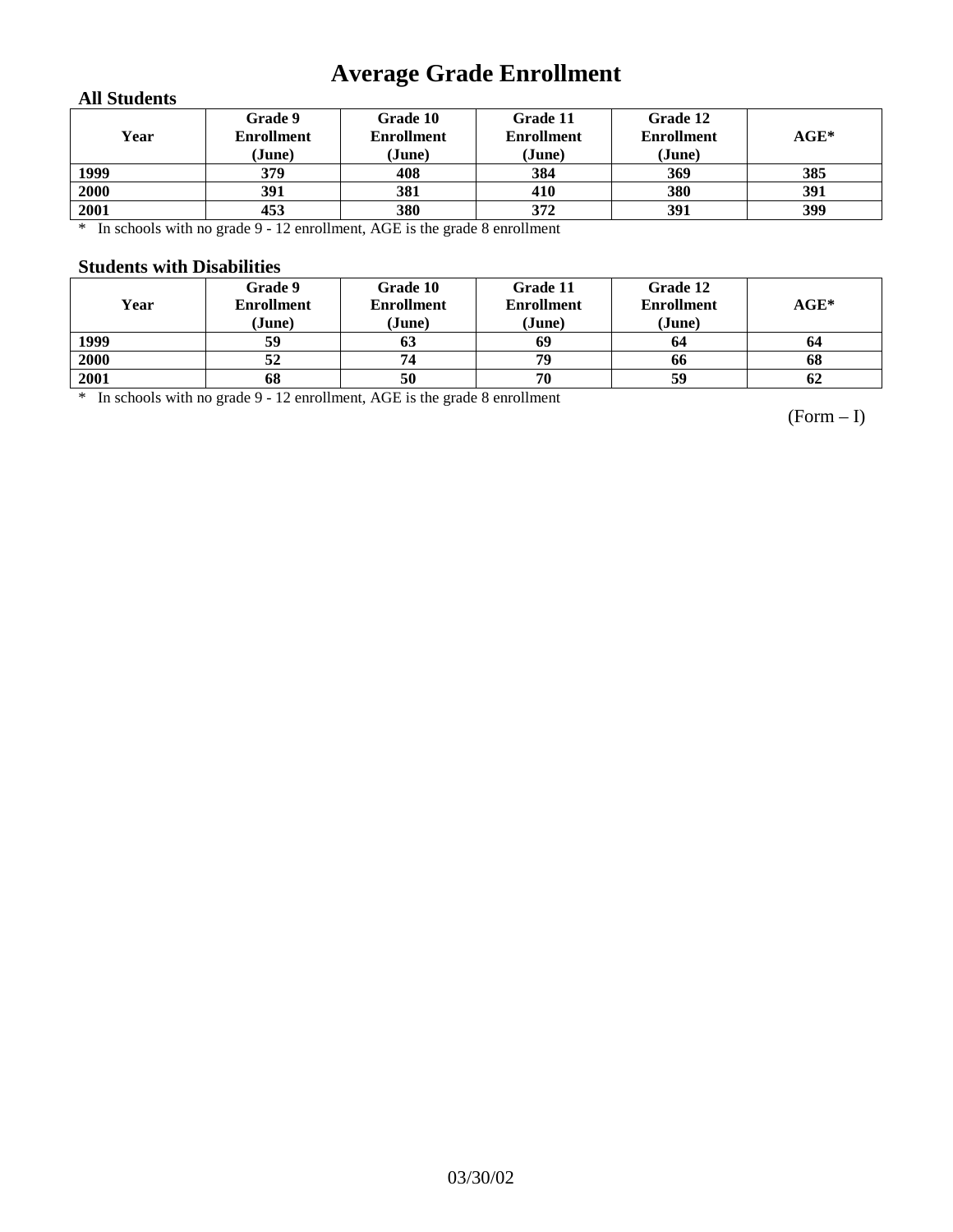|                                       | <b>All Students</b> |                              |                  | <b>Students with Disabilities</b> |                       |                  |
|---------------------------------------|---------------------|------------------------------|------------------|-----------------------------------|-----------------------|------------------|
|                                       | 1999                | 2000                         | 2001             | 1999                              | 2000                  | 2001             |
| <b>Average Grade Enrollment (AGE)</b> | 385                 | 391                          | 399              | 64                                | 68                    | 62               |
|                                       |                     | <b>Comprehensive French</b>  |                  |                                   |                       |                  |
| <b>Number Tested</b>                  | 50                  | 56                           | 43               | $\theta$                          | 2                     | 1                |
| Number scoring 55 to 100              | 50                  | $\overline{55}$              | $\overline{43}$  | $\Omega$                          | $\overline{+}$        | $\#$             |
| Number scoring 65 to 100              | 50                  | 54                           | 43               | $\mathbf{0}$                      | $\#$                  | $\#$             |
| Number scoring 85 to 100              | 36                  | 29                           | 29               | $\overline{0}$                    | $\overline{\#}$       | #                |
| Percentage of AGE Tested              | 13%                 | 14%                          | 11%              | 0%                                | #                     | $\overline{\#}$  |
| Percentage of AGE Scoring 55-100      | 13%                 | 14%                          | 11%              | 0%                                | $\#$                  | $\#$             |
| Percentage of AGE Scoring 65-100      | 13%                 | 14%                          | 11%              | 0%                                | $\#$                  | $\#$             |
| Percentage of AGE Scoring 85-100      | 9%                  | $7\%$                        | $7\%$            | 0%                                | $\#$                  | $\#$             |
| Percentage of Tested Scoring 65-100   | 100%                | 96%                          | 100%             | 0%                                | $\overline{\ddot{x}}$ | #                |
|                                       |                     | <b>Comprehensive Italian</b> |                  |                                   |                       |                  |
| Number Tested                         | 46                  | 34                           | 47               | $\theta$                          | $\overline{c}$        | $\Omega$         |
| Number scoring 55 to 100              | $\overline{44}$     | $\overline{34}$              | 47               | $\boldsymbol{0}$                  | #                     | $\overline{0}$   |
| Number scoring 65 to 100              | 39                  | 31                           | 47               | $\overline{0}$                    | $\#$                  | $\mathbf{0}$     |
| Number scoring 85 to 100              | 13                  | 16                           | 28               | $\mathbf{0}$                      | $\#$                  | $\overline{0}$   |
| Percentage of AGE Tested              | 12%                 | 9%                           | 12%              | 0%                                | $\#$                  | 0%               |
| Percentage of AGE Scoring 55-100      | 11%                 | 9%                           | 12%              | 0%                                | #                     | 0%               |
| Percentage of AGE Scoring 65-100      | 10%                 | 8%                           | 12%              | 0%                                | $\overline{\#}$       | 0%               |
| Percentage of AGE Scoring 85-100      | 3%                  | 4%                           | 7%               | 0%                                | $\overline{\#}$       | 0%               |
| Percentage of Tested Scoring 65-100   | 85%                 | 91%                          | 100%             | 0%                                | $\#$                  | 0%               |
|                                       |                     | <b>Comprehensive German</b>  |                  |                                   |                       |                  |
| Number Tested                         | 17                  | 14                           | 13               | $\mathbf{0}$                      | $\overline{0}$        | $\mathbf{0}$     |
| Number scoring 55 to 100              | 15                  | 14                           | 13               | $\boldsymbol{0}$                  | $\boldsymbol{0}$      | $\boldsymbol{0}$ |
| Number scoring 65 to 100              | 14                  | 14                           | 13               | $\mathbf{0}$                      | $\overline{0}$        | $\mathbf{0}$     |
| Number scoring 85 to 100              | $\overline{5}$      | $\overline{6}$               | 6                | $\overline{0}$                    | $\overline{0}$        | $\overline{0}$   |
| Percentage of AGE Tested              | 4%                  | 4%                           | 3%               | 0%                                | 0%                    | 0%               |
| Percentage of AGE Scoring 55-100      | 4%                  | 4%                           | 3%               | 0%                                | 0%                    | 0%               |
| Percentage of AGE Scoring 65-100      | 4%                  | 4%                           | 3%               | 0%                                | 0%                    | 0%               |
| Percentage of AGE Scoring 85-100      | $1\%$               | 2%                           | 2%               | 0%                                | 0%                    | 0%               |
| Percentage of Tested Scoring 65-100   | 82%                 | 100%                         | 100%             | 0%                                | 0%                    | 0%               |
|                                       |                     | <b>Comprehensive Hebrew</b>  |                  |                                   |                       |                  |
| Number Tested                         | $\boldsymbol{0}$    | $\Omega$                     | $\boldsymbol{0}$ | $\boldsymbol{0}$                  | $\boldsymbol{0}$      | $\boldsymbol{0}$ |
| Number scoring 55 to 100              | $\boldsymbol{0}$    | $\mathbf{0}$                 | $\mathbf{0}$     | $\mathbf{0}$                      | $\overline{0}$        | $\mathbf{0}$     |
| Number scoring 65 to 100              | $\boldsymbol{0}$    | $\mathbf{0}$                 | $\overline{0}$   | $\mathbf{0}$                      | $\overline{0}$        | $\mathbf{0}$     |
| Number scoring 85 to 100              | $\overline{0}$      | $\overline{0}$               | $\overline{0}$   | $\overline{0}$                    | $\mathbf{0}$          | $\boldsymbol{0}$ |
| Percentage of AGE Tested              | 0%                  | 0%                           | 0%               | 0%                                | 0%                    | 0%               |
| Percentage of AGE Scoring 55-100      | 0%                  | 0%                           | 0%               | 0%                                | 0%                    | 0%               |
| Percentage of AGE Scoring 65-100      | 0%                  | 0%                           | 0%               | 0%                                | 0%                    | 0%               |
| Percentage of AGE Scoring 85-100      | 0%                  | 0%                           | 0%               | 0%                                | 0%                    | $0\%$            |
| Percentage of Tested Scoring 65-100   | 0%                  | 0%                           | 0%               | 0%                                | 0%                    | 0%               |

(Form –J)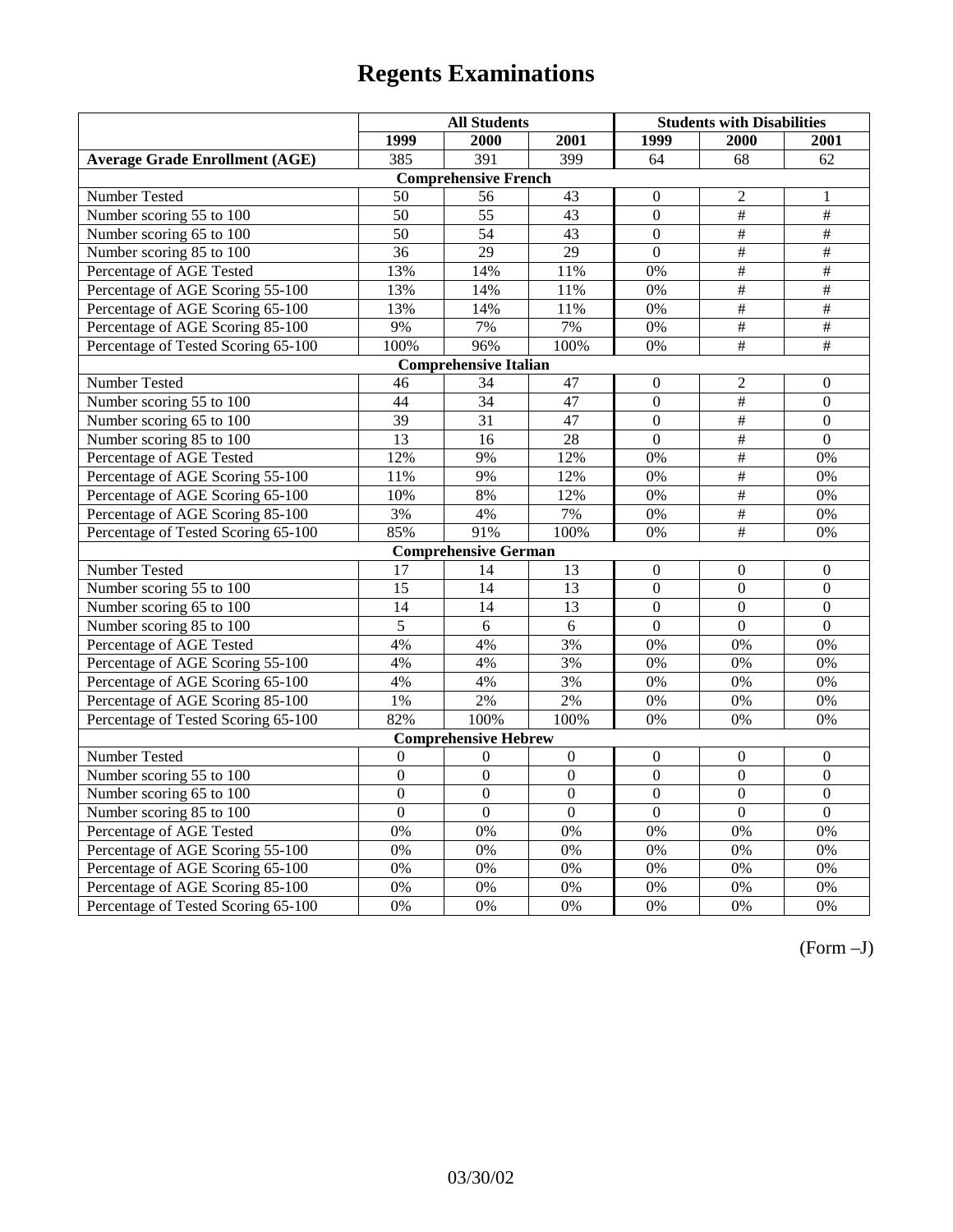|                                       | <b>All Students</b> |                            |                  | <b>Students with Disabilities</b> |                |                |  |  |
|---------------------------------------|---------------------|----------------------------|------------------|-----------------------------------|----------------|----------------|--|--|
|                                       | 1999                | 2000                       | 2001             | 1999                              | 2000           | 2001           |  |  |
| <b>Average Grade Enrollment (AGE)</b> | 385                 | 391                        | 399              | 64                                | 68             | 62             |  |  |
| <b>Comprehensive Spanish</b>          |                     |                            |                  |                                   |                |                |  |  |
| Number Tested                         | 153                 | 146                        | 166              |                                   | $\overline{2}$ | 5              |  |  |
| Number scoring 55 to 100              | 153                 | 146                        | 166              | #                                 | #              | 5              |  |  |
| Number scoring 65 to 100              | 150                 | 139                        | 165              | #                                 | $\#$           | 5              |  |  |
| Number scoring 85 to 100              | 91                  | 75                         | 119              | #                                 | #              | $\overline{2}$ |  |  |
| Percentage of AGE Tested              | 40%                 | 37%                        | 42%              | #                                 | $\#$           | 8%             |  |  |
| Percentage of AGE Scoring 55-100      | 40%                 | 37%                        | 42%              | #                                 | #              | 8%             |  |  |
| Percentage of AGE Scoring 65-100      | 39%                 | 36%                        | 41%              | #                                 | #              | 8%             |  |  |
| Percentage of AGE Scoring 85-100      | 24%                 | 19%                        | 30%              | #                                 | #              | 3%             |  |  |
| Percentage of Tested Scoring 65-100   | 98%                 | 95%                        | 99%              | #                                 | $\#$           | 100%           |  |  |
|                                       |                     | <b>Comprehensive Latin</b> |                  |                                   |                |                |  |  |
| Number Tested                         | 0                   |                            | $\mathbf{0}$     | $\overline{0}$                    | $\overline{0}$ | $\theta$       |  |  |
| Number scoring 55 to 100              | $\mathbf{0}$        | #                          | $\overline{0}$   | $\theta$                          | $\theta$       | $\theta$       |  |  |
| Number scoring 65 to 100              | $\overline{0}$      | $\#$                       | $\boldsymbol{0}$ | $\theta$                          | $\theta$       | $\Omega$       |  |  |
| Number scoring 85 to 100              | $\theta$            | #                          | $\theta$         | $\theta$                          | $\theta$       | $\Omega$       |  |  |
| Percentage of AGE Tested              | 0%                  | #                          | 0%               | 0%                                | 0%             | 0%             |  |  |
| Percentage of AGE Scoring 55-100      | 0%                  | #                          | 0%               | 0%                                | 0%             | 0%             |  |  |
| Percentage of AGE Scoring 65-100      | 0%                  | #                          | 0%               | 0%                                | 0%             | 0%             |  |  |
| Percentage of AGE Scoring 85-100      | 0%                  | #                          | 0%               | 0%                                | 0%             | 0%             |  |  |
| Percentage of Tested Scoring 65-100   | 0%                  | #                          | 0%               | $0\%$                             | 0%             | 0%             |  |  |

 $(Form - K)$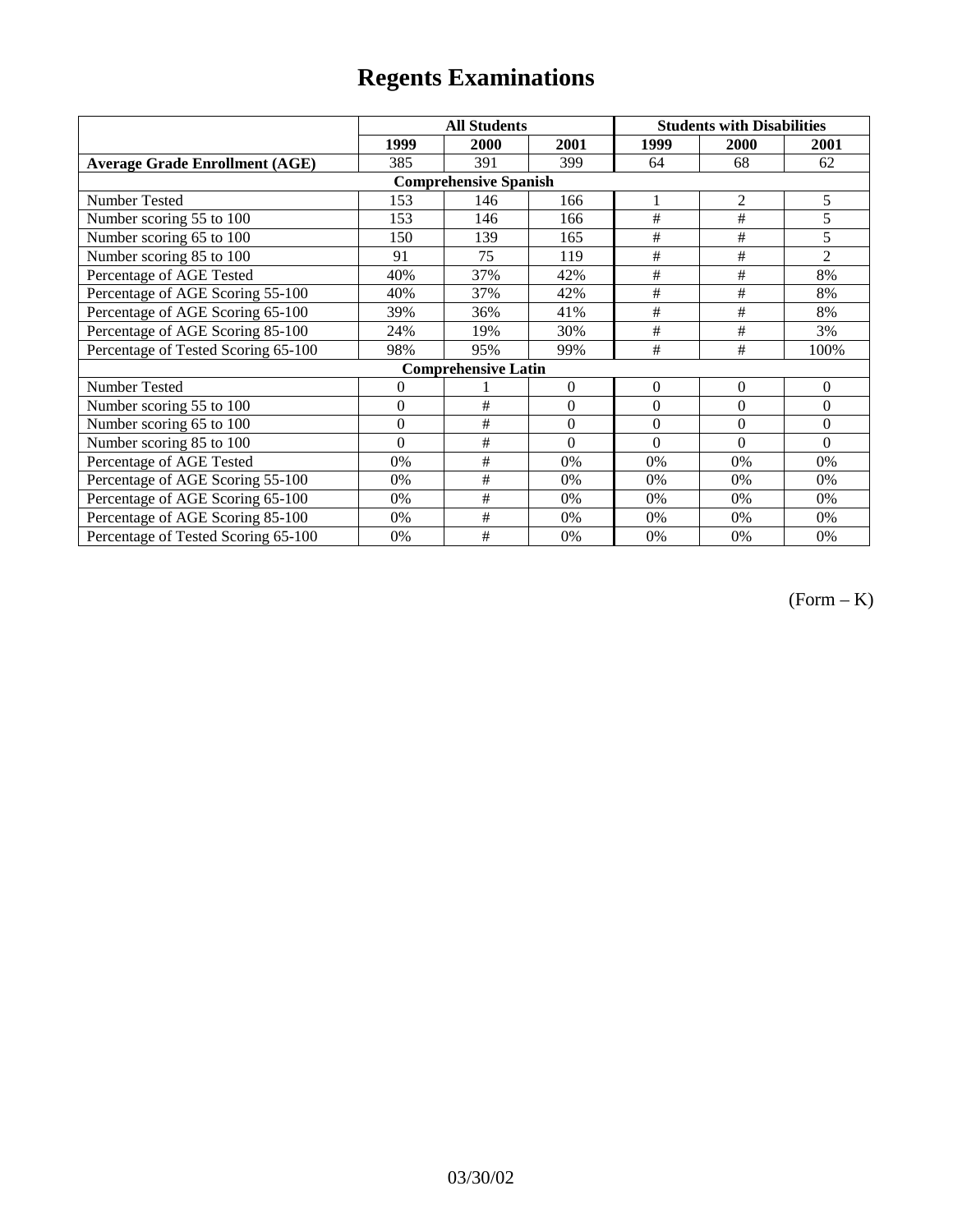|                                       | <b>All Students</b> |                                       |                |                | <b>Students with Disabilities</b> |                  |  |  |
|---------------------------------------|---------------------|---------------------------------------|----------------|----------------|-----------------------------------|------------------|--|--|
|                                       | 1999                | 2000                                  | 2001           | 1999           | 2000                              | 2001             |  |  |
| <b>Average Grade Enrollment (AGE)</b> | 385                 | 391                                   | 399            | 64             | 68                                | 62               |  |  |
|                                       |                     | Math II                               |                |                |                                   |                  |  |  |
| Number Tested                         | 410                 | 389                                   | 497            | 54             | 38                                | 58               |  |  |
| Number scoring 55 to 100              | 359                 | 332                                   | 439            | 38             | 23                                | 36               |  |  |
| Number scoring 65 to 100              | 341                 | 304                                   | 408            | 34             | 20                                | 29               |  |  |
| Number scoring 85 to 100              | 198                 | 151                                   | 224            | $\overline{5}$ | $\overline{3}$                    | 6                |  |  |
| Percentage of AGE Tested              | 106%                | 99%                                   | 125%           | 84%            | 56%                               | 94%              |  |  |
| Percentage of AGE Scoring 55-100      | 93%                 | 85%                                   | 110%           | 59%            | 34%                               | 58%              |  |  |
| Percentage of AGE Scoring 65-100      | 89%                 | 78%                                   | 102%           | 53%            | 29%                               | 47%              |  |  |
| Percentage of AGE Scoring 85-100      | 51%                 | 39%                                   | 56%            | 8%             | 4%                                | 10%              |  |  |
| Percentage of Tested Scoring 65-100   | 83%                 | 78%                                   | 82%            | 63%            | 53%                               | 50%              |  |  |
| Math III                              |                     |                                       |                |                |                                   |                  |  |  |
| Number Tested                         | 333                 | 315                                   | 319            | 19             | 22                                | 16               |  |  |
| Number scoring 55 to 100              | 299                 | 278                                   | 291            | 17             | 12                                | 13               |  |  |
| Number scoring 65 to 100              | 281                 | 262                                   | 271            | 15             | 9                                 | 11               |  |  |
| Number scoring 85 to 100              | 144                 | 147                                   | 155            | $\overline{4}$ | 3                                 | 5                |  |  |
| Percentage of AGE Tested              | 86%                 | 81%                                   | 80%            | 30%            | 32%                               | 26%              |  |  |
| Percentage of AGE Scoring 55-100      | 78%                 | 71%                                   | 73%            | 27%            | 18%                               | 21%              |  |  |
| Percentage of AGE Scoring 65-100      | 73%                 | 67%                                   | 68%            | 23%            | 13%                               | 18%              |  |  |
| Percentage of AGE Scoring 85-100      | 37%                 | 38%                                   | 39%            | 6%             | 4%                                | $8\%$            |  |  |
| Percentage of Tested Scoring 65-100   | 84%                 | 83%                                   | 85%            | 79%            | 41%                               | 69%              |  |  |
|                                       |                     | Math B (first administered June 2001) |                |                |                                   |                  |  |  |
| Number Tested                         |                     |                                       | $\overline{0}$ |                |                                   | $\boldsymbol{0}$ |  |  |
| Number scoring 55 to 100              |                     |                                       | $\overline{0}$ |                |                                   | $\mathbf{0}$     |  |  |
| Number scoring 65 to 100              |                     |                                       | $\overline{0}$ |                |                                   | $\boldsymbol{0}$ |  |  |
| Number scoring 85 to 100              |                     |                                       | $\overline{0}$ |                |                                   | $\mathbf{0}$     |  |  |
| Percentage of AGE Tested              |                     |                                       | 0%             |                |                                   | $0\%$            |  |  |
| Percentage of AGE Scoring 55-100      |                     |                                       | 0%             |                |                                   | 0%               |  |  |
| Percentage of AGE Scoring 65-100      |                     |                                       | 0%             |                |                                   | $0\%$            |  |  |
| Percentage of AGE Scoring 85-100      |                     |                                       | 0%             |                |                                   | 0%               |  |  |
| Percentage of Tested Scoring 65-100   |                     |                                       | 0%             |                |                                   | $0\%$            |  |  |

 $(Form - L)$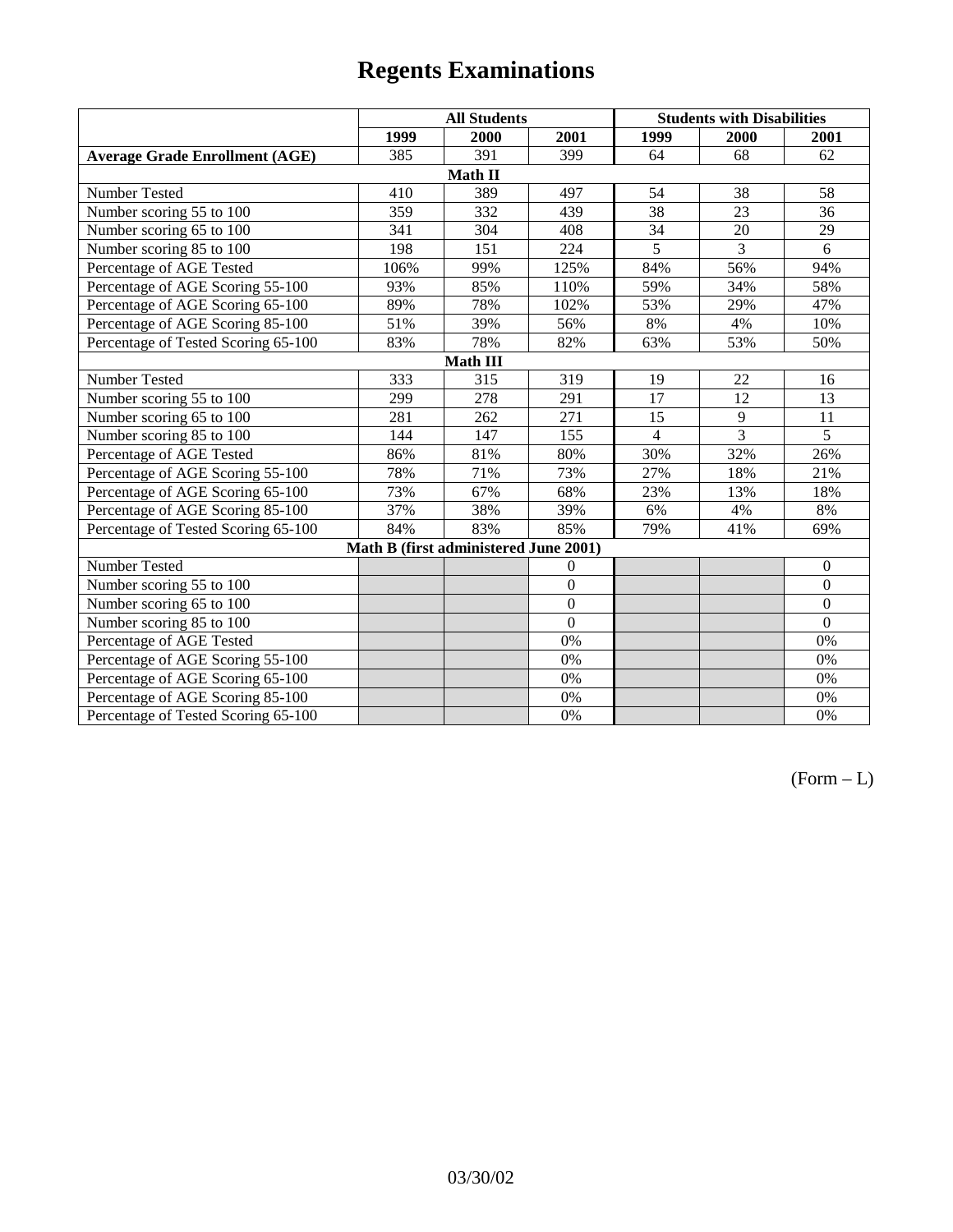|                                                                | <b>All Students</b> |                                                 |                  | <b>Students with Disabilities</b> |                  |                                 |  |  |
|----------------------------------------------------------------|---------------------|-------------------------------------------------|------------------|-----------------------------------|------------------|---------------------------------|--|--|
|                                                                | 1999                | 2000                                            | 2001             | 1999                              | 2000             | 2001                            |  |  |
| <b>Average Grade Enrollment (AGE)</b>                          | 385                 | 391                                             | 399              | 64                                | 68               | 62                              |  |  |
| Earth Science (last administered January 2001)                 |                     |                                                 |                  |                                   |                  |                                 |  |  |
| Number Tested                                                  | 402                 | 367                                             | 11               | 43                                | 28               | 3                               |  |  |
| Number scoring 55 to 100                                       | 370                 | 343                                             | 5                | $\overline{35}$                   | 23               | $\overline{\#}$                 |  |  |
| Number scoring 65 to 100                                       | 341                 | 321                                             | $\Omega$         | 22                                | 21               | $\overline{\ddot{}}$            |  |  |
| Number scoring 85 to 100                                       | 143                 | 144                                             | $\mathbf{0}$     | 5                                 | 5                | $\#$                            |  |  |
| Percentage of AGE Tested                                       | 104%                | 94%                                             | 3%               | 67%                               | 41%              | $\overline{\#}$                 |  |  |
| Percentage of AGE Scoring 55-100                               | 96%                 | 88%                                             | 1%               | 55%                               | 34%              | $\overline{\#}$                 |  |  |
| Percentage of AGE Scoring 65-100                               | 89%                 | 82%                                             | 0%               | 34%                               | 31%              | $\overline{\#}$                 |  |  |
| Percentage of AGE Scoring 85-100                               | 37%                 | 37%                                             | 0%               | 8%                                | 7%               | $\overline{\#}$                 |  |  |
| Percentage of Tested Scoring 65-100                            | 85%                 | 87%                                             | 0%               | 51%                               | 75%              | $\#$                            |  |  |
| Physical Setting: Earth Science (first administered June 2001) |                     |                                                 |                  |                                   |                  |                                 |  |  |
| Number Tested                                                  |                     |                                                 | 400              |                                   |                  | 45                              |  |  |
| Number scoring 55 to 100                                       |                     |                                                 | $\overline{391}$ |                                   |                  | 43                              |  |  |
| Number scoring 65 to 100                                       |                     |                                                 | 374              |                                   |                  | 39                              |  |  |
| Number scoring 85 to 100                                       |                     |                                                 | 201              |                                   |                  | 15                              |  |  |
| Percentage of AGE Tested                                       |                     |                                                 | 100%             |                                   |                  | 73%                             |  |  |
| Percentage of AGE Scoring 55-100                               |                     |                                                 | 98%              |                                   |                  | 69%                             |  |  |
| Percentage of AGE Scoring 65-100                               |                     |                                                 | 94%              |                                   |                  | 63%                             |  |  |
| Percentage of AGE Scoring 85-100                               |                     |                                                 | 50%              |                                   |                  | 24%                             |  |  |
| Percentage of Tested Scoring 65-100                            |                     |                                                 | 94%              |                                   |                  | 87%                             |  |  |
|                                                                |                     | <b>Biology (last administered January 2001)</b> |                  |                                   |                  |                                 |  |  |
| Number Tested                                                  | 360                 | 359                                             | 9                | 29                                | 44               | $\mathfrak{Z}$                  |  |  |
| Number scoring 55 to 100                                       | 353                 | 340                                             | 5                | 25                                | 38               | $\overline{\ddot{}}$            |  |  |
| Number scoring 65 to 100                                       | 329                 | 312                                             | $\Omega$         | 24                                | 28               | $\#$                            |  |  |
| Number scoring 85 to 100                                       | 76                  | 123                                             | $\Omega$         | 1                                 | 3                | $\overline{\ddot{}}$            |  |  |
| Percentage of AGE Tested                                       | 94%                 | 92%                                             | 2%               | 45%                               | 65%              | $\#$                            |  |  |
| Percentage of AGE Scoring 55-100                               | 92%                 | 87%                                             | 1%               | 39%                               | 56%              | $\overline{\#}$                 |  |  |
| Percentage of AGE Scoring 65-100                               | 85%                 | 80%                                             | 0%               | 38%                               | 41%              | $\#$                            |  |  |
| Percentage of AGE Scoring 85-100                               | 20%                 | 31%                                             | 0%               | $2\%$                             | 4%               | $\overline{\#}$                 |  |  |
| Percentage of Tested Scoring 65-100                            | 91%                 | 87%                                             | 0%               | 83%                               | 64%              | $\overline{\#}$                 |  |  |
| Chemistry                                                      |                     |                                                 |                  |                                   |                  |                                 |  |  |
| Number Tested                                                  | 266                 | 312                                             | 267              | 17                                | 14               | 13                              |  |  |
| Number scoring 55 to 100                                       | 263                 | 306                                             | 258              | $\overline{17}$                   | 13               | 13                              |  |  |
| Number scoring 65 to 100                                       | $\overline{232}$    | 279                                             | 238              | 10                                | 10               | $\overline{12}$                 |  |  |
| Number scoring 85 to 100                                       | 106                 | 104                                             | 95               | $\mathbf{1}$                      | $\boldsymbol{0}$ | 5                               |  |  |
| Percentage of AGE Tested                                       | 69%                 | 80%                                             | 67%              | 27%                               | 21%              | 21%                             |  |  |
| Percentage of AGE Scoring 55-100                               | 68%                 | 78%                                             | 65%              | 27%                               | 19%              | 21%                             |  |  |
| Percentage of AGE Scoring 65-100                               | 60%                 | 71%                                             | 60%              | 16%                               | 15%              | 19%                             |  |  |
| Percentage of AGE Scoring 85-100                               | 28%                 | 27%                                             | 24%              | $2\%$                             | $0\%$            | $8\%$                           |  |  |
| Percentage of Tested Scoring 65-100                            | 87%                 | 89%                                             | 89%              | 59%                               | 71%              | 92%<br>$\Gamma$<br>$\mathbf{M}$ |  |  |

(Form – M)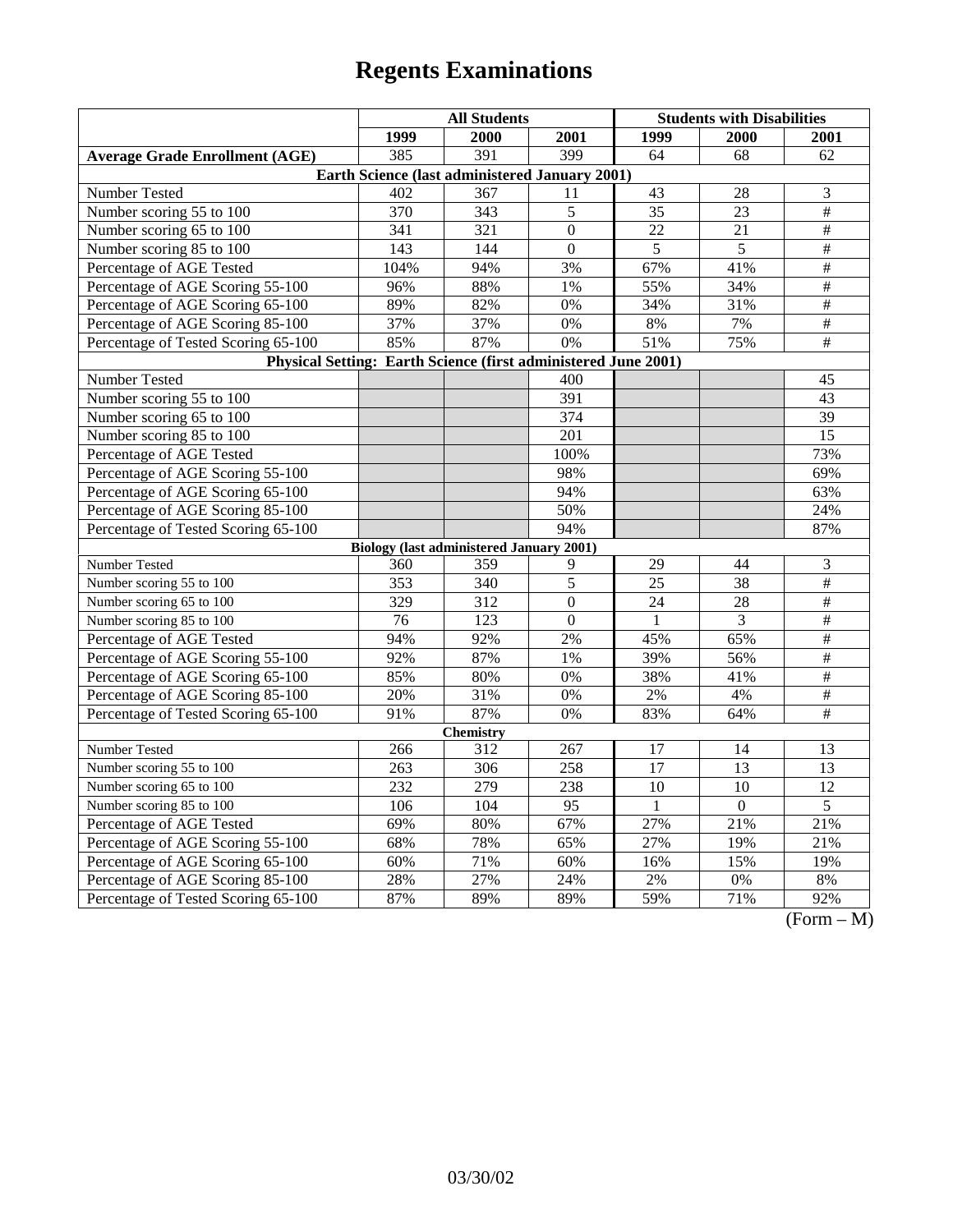|                                                   | <b>All Students</b> |      |      | <b>Students with Disabilities</b> |      |                |  |  |
|---------------------------------------------------|---------------------|------|------|-----------------------------------|------|----------------|--|--|
|                                                   | 1999                | 2000 | 2001 | 1999                              | 2000 | 2001           |  |  |
| <b>Average Grade Enrollment (AGE)</b>             | 385                 | 391  | 399  | 64                                | 68   | 62             |  |  |
| Living Environment (first administered June 2001) |                     |      |      |                                   |      |                |  |  |
| <b>Number Tested</b>                              |                     |      | 376  |                                   |      | 48             |  |  |
| Number scoring 55 to 100                          |                     |      | 372  |                                   |      | 44             |  |  |
| Number scoring 65 to 100                          |                     |      | 364  |                                   |      | 37             |  |  |
| Number scoring 85 to 100                          |                     |      | 128  |                                   |      | $\overline{2}$ |  |  |
| Percentage of AGE Tested                          |                     |      | 94%  |                                   |      | 77%            |  |  |
| Percentage of AGE Scoring 55-100                  |                     |      | 93%  |                                   |      | 71%            |  |  |
| Percentage of AGE Scoring 65-100                  |                     |      | 91%  |                                   |      | 60%            |  |  |
| Percentage of AGE Scoring 85-100                  |                     |      | 32%  |                                   |      | 3%             |  |  |
| Percentage of Tested Scoring 65-100               |                     |      | 97%  |                                   |      | 77%            |  |  |
| <b>Physics</b>                                    |                     |      |      |                                   |      |                |  |  |
| Number Tested                                     | 179                 | 167  | 154  | $\overline{7}$                    | 4    | 4              |  |  |
| Number scoring 55 to 100                          | 172                 | 165  | 154  | $\overline{7}$                    | #    | #              |  |  |
| Number scoring 65 to 100                          | 161                 | 142  | 151  | 6                                 | #    | #              |  |  |
| Number scoring 85 to 100                          | 70                  | 56   | 86   |                                   | #    | #              |  |  |
| Percentage of AGE Tested                          | 46%                 | 43%  | 39%  | 11%                               | $\#$ | #              |  |  |
| Percentage of AGE Scoring 55-100                  | 45%                 | 42%  | 39%  | 11%                               | #    | #              |  |  |
| Percentage of AGE Scoring 65-100                  | 42%                 | 36%  | 38%  | 9%                                | #    | #              |  |  |
| Percentage of AGE Scoring 85-100                  | 18%                 | 14%  | 22%  | 2%                                | #    | #              |  |  |
| Percentage of Tested Scoring 65-100               | 90%                 | 85%  | 98%  | 86%                               | #    | #              |  |  |

 $(Form - N)$